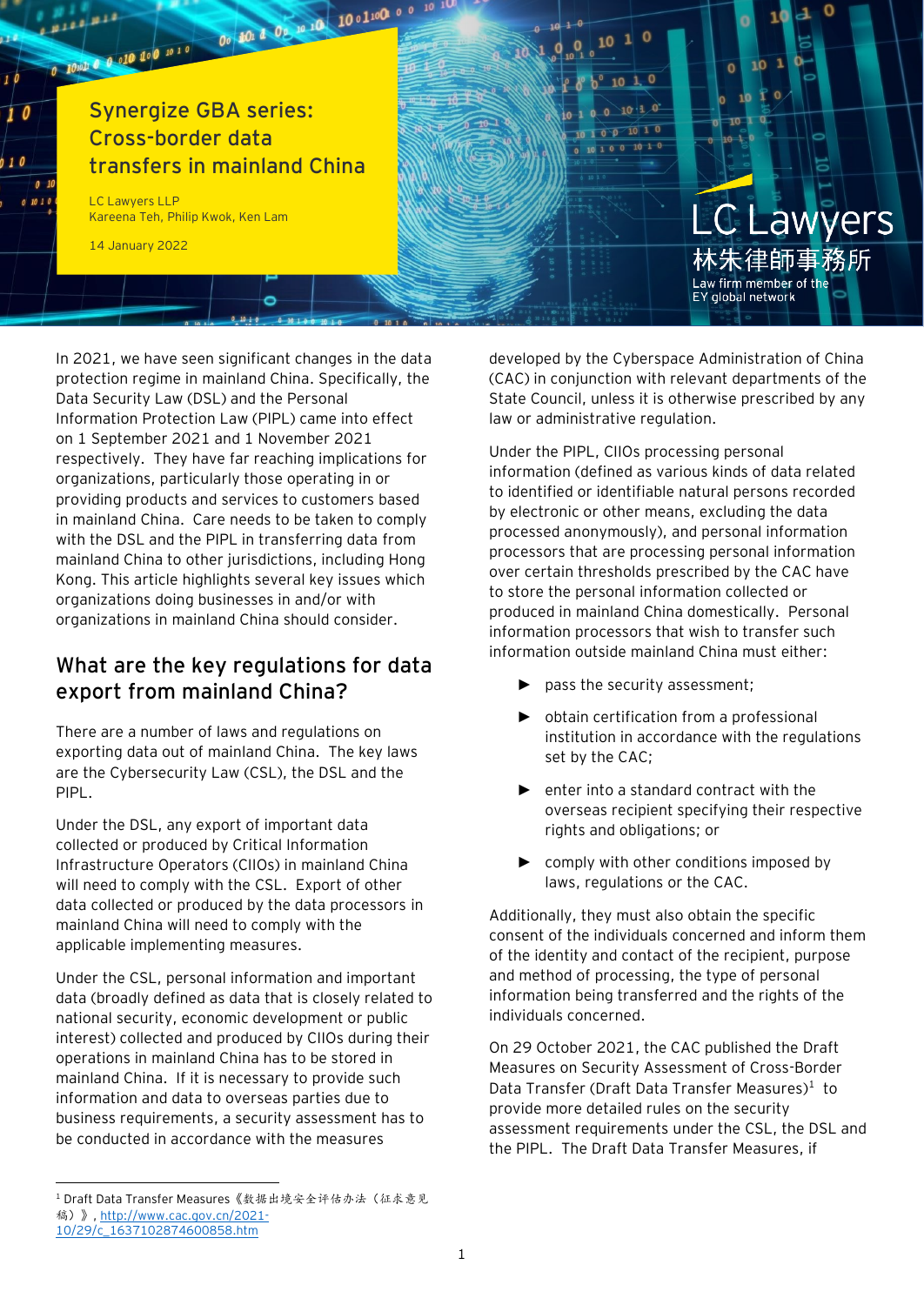passed, will require data processors meeting one of the following conditions to pass security assessment before exporting data outside the territory of mainland China:

- data processors that handle personal information and important data collected and produced by CIIOs;
- data processors that export important data;
- personal data processors that have processed personal information of more than one million persons;
- data processors that have cumulatively exported personal information of 100,000 persons or more, or have cumulatively exported sensitive personal data of 10,000 persons or more;
- data processors that fall within other circumstances as provided by the CAC.

Apart from the above restrictions, the DSL and the PIPL also prohibit the provision of data and/or personal data stored in mainland China to any foreign judicial or enforcement authorities without the approval of the relevant mainland China authorities. There is a similar prohibition in the Securities Law (2019 Revision) against the export of documents and information relating to securities business activities overseas without the approval of the China Securities Regulatory Commission.<sup>2</sup>

## **Which industries' data are relatively more sensitive?**

Organizations can take guidance from the DSL, the CSL, the PIPL and their implementing measures on the type of data that is more sensitive and the industries that are likely to have such data.

The DSL defines data that is closely related to national security, economic development, people's livelihood or public interest as national core data (and hence require more stringent protection). While the DSL does not specifically define important data, it expressly mandates the need to strengthen protection to important data. Organizations could turn to the Draft Implementing Measures on Data Security Management (Draft Measures) 3 for reference as it defines important data as data that may directly affect national security, economic security, social stability, public health and safety. Examples include

non-publicized government information and significant volumes of data related to population, genetics and health care, geographic, and/or mineral resources.

The CSL, together with the Regulations on Critical Information Infrastructure Security Protection (CII Regulations) (which took effect on 1 September 2021)<sup>4</sup> , specify network operators in the following industries to be CIIOs, signifying the sensitivity of the data they hold: public communication and information services, energy, transport, water, finance, public services, e-government, defence technology<sup>5</sup> etc.; and other industries with facilities which, if destroyed, functionalities, which if lost, or data, which if leaked, would seriously harm state security, national economy, and people's livelihood, and/or public interest.

The PIPL also identifies certain types of personal information as being sensitive personal information. These include personal information that, once disclosed or used illegally, may easily cause harm to the dignity, security of individuals or their property. Examples include biometric characteristics, religious beliefs, special designation, health and medical record, financial accounts, location tracking information and the personal information of minors who are under the age of 14.

### **How should organizations prepare themselves?**

The recent introduction of the DSL and the PIPL, when taken together with the CSL, now gives mainland China a comprehensive data protection regime governing the entire data cycle of businesses operating in mainland China. Organizations should closely monitor the implementation of the laws over time through implementation rules as well as enforcement actions. Now that industry regulators (which is also known as "Protection Departments") are delegated with the power to formulate the implementing rules for the identification of CII, organizations should closely monitor these implementation rules and assess whether their operations will fall under a CII classification. Further, it is essential for organizations, especially those engaged in cross-border operations, to devise and implement a comprehensive data governance framework to ensure compliance amidst the evolving regulatory landscape.

<sup>&</sup>lt;sup>2</sup> Securities Law (2019 Revision)《证券法》(2019年修订版): [https://flk.npc.gov.cn/detail2.html?ZmY4MDgwODE3MWU5ZTE4](https://flk.npc.gov.cn/detail2.html?ZmY4MDgwODE3MWU5ZTE4MTAxNzI3ZTMyYjk0ZDdkZTY%3D) [MTAxNzI3ZTMyYjk0ZDdkZTY%3D](https://flk.npc.gov.cn/detail2.html?ZmY4MDgwODE3MWU5ZTE4MTAxNzI3ZTMyYjk0ZDdkZTY%3D)

<sup>3</sup> Draft Measures《数据安全管理办法(征求意见稿)》: [http://www.cac.gov.cn/2019-05/28/c\\_1124546022.htm](http://www.cac.gov.cn/2019-05/28/c_1124546022.htm)

<sup>4</sup> CII Regulations《关键信息基础设施安全保护条例》: [http://www.gov.cn/zhengce/content/2021-](http://www.gov.cn/zhengce/content/2021-08/17/content_5631671.htm) [08/17/content\\_5631671.htm](http://www.gov.cn/zhengce/content/2021-08/17/content_5631671.htm)

<sup>5</sup> Additional example added in the CII Regulations which came into effect on 1 Sep 2021